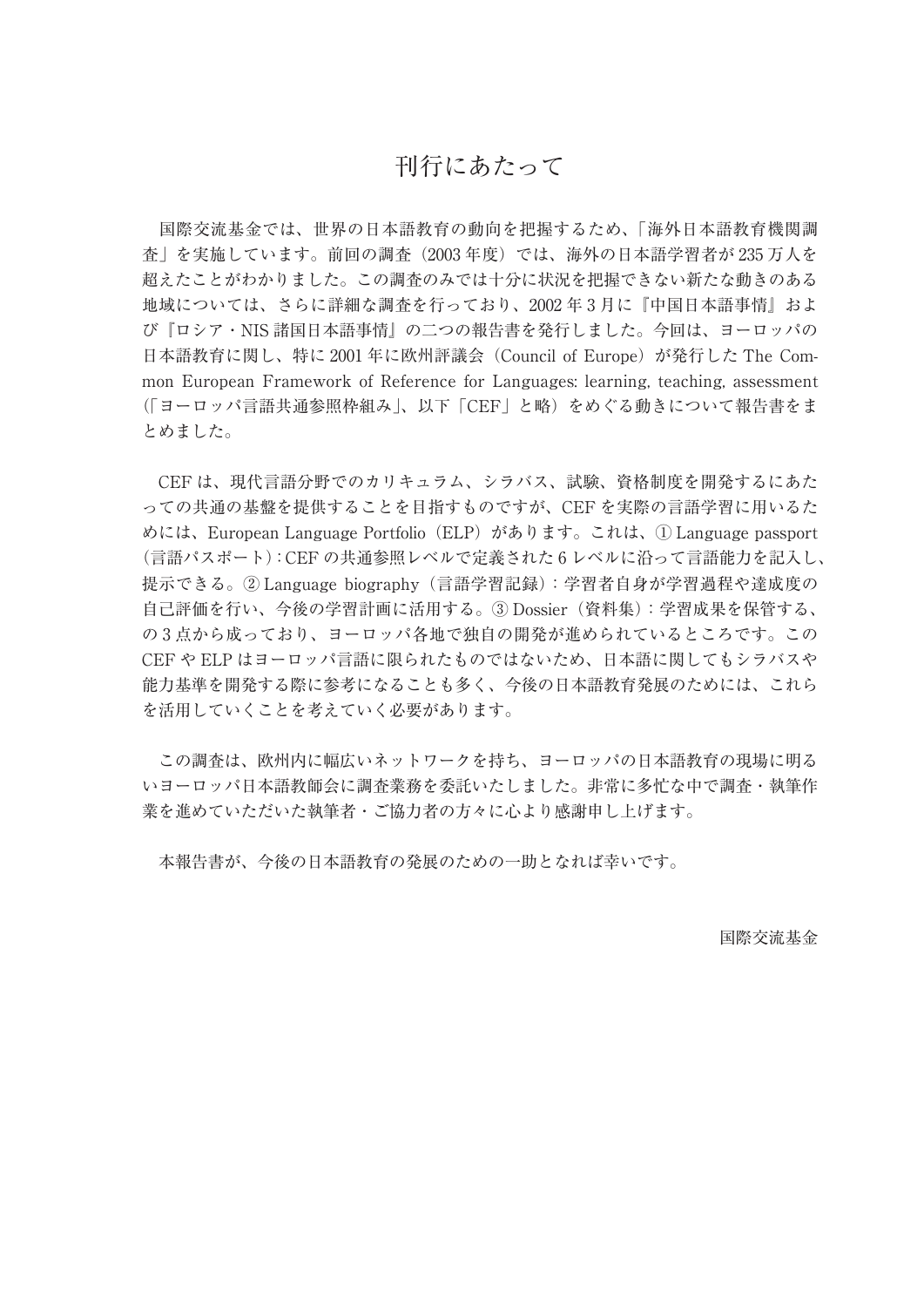## はじめに

2001年、ヨーロッパ日本語教師会(AJE)が共催した英国ケンブリッジでの「第6回ヨ ーロッパ日本語教育シンポジウム」の折、ヨーロッパ内での日本語教育の内容を語るのに、 共通の言葉がない、比較するのに、共通の基盤がないことを多くの参加者は実感した。早速、 有志によって研究会が発足したが、ヨーロッパ各地にいる会員たちは、物理的にも経済的に も実際に集まることができない状況下、思うような進展はなかった。翌 2002 年、ブダペス トでのシンポジウムの AJE 総会にて、AJE のプロジェクトとして企画、実行して行くこと が決議された。その後、資金援助を得るために国際交流基金との交渉に入り、2003 年 7 月 にこのプロジェクトは委託業務として発進したのである。それから 1 年半、ようやくここに 日の目を見ることになった。

 このプロジェクトは「ヨーロッパの日本語教育事情~ Common European Framework for Languages をめぐって~」と題され、目的は欧州評議会が制定した The Common European Framework of Reference for Languages (ヨーロッパ言語共通参照枠組み:以下 「CEF」)を把握し、それが域内の日本語教育におよぼす影響や効果を展望することであった。 そのためには、日本語教育の取組みが顕著な国、最新動向が窺われる国を主な調査対象とし、 CEF の制定にともなう動向を観察した。一方で、AJE の初の企画プロジェクトとして、 AJE の活性化、会員間の情報および知識の共有を目指すものでもあった。プロジェクトの 遂行に際し、会員からの協力、情報提供の結果 8 か国の調査が可能となった。残念ながら、 北欧と南欧の調査は、今回はできなかった。

 CEF は、1970 年代から始まった欧州評議会の言語教育への施策を背景に、1991 年のルシ ュリコンのシンポジウムでヨーロッパ共通の言語能力を規定する枠組みの設定案が出されて から、およそ 10 年の検討を経てでき上がったものである。言語とは何か、言語教育、言語 学習とは何かを熟考し、ヨーロッパにとって何が必要かを考えてきた先見の明、視野の広さ、 広範囲の協力体制などには、目を見張るものがある。この背景には、言葉というものと真剣 に取り組まなければならないというヨーロッパの宿命があると思われる。ヨーロッパの統合、 ヨーロッパ市民としての自覚を目指したとき、多文化、多言語は障害となるべきものではな く、価値ある遺産だと考えられている。"Unity in diversity"(多様性の中での結束)とい う表現が使われるが、言葉は力、ヨーロッパをヨーロッパならしめるものだと、気づかされ た。

 このようなヨーロッパにおいて、日本語教育の現状を調査し、直面している課題、そして 将来の可能性を探ってみた。調査国における日本語教育は、健闘している。しかし、大きな 変動期にあるヨーロッパで、日本語教育は関係ないと、蚊帳の外にいるわけにはいかない。 仲間に入らないか、と誘われるのを待っていては、いつまでも仲間には入れてもらえないだ ろう。存在を主張し、自分が仲間に入ることの価値を訴えていく必要がある。そのためには、 同等の知識を有し、相手の土俵で戦えるようになるための努力をしなければならない。日本 語教育も、国際的に比較可能で、明瞭な能力評価基準を持つ時期ではないだろうか。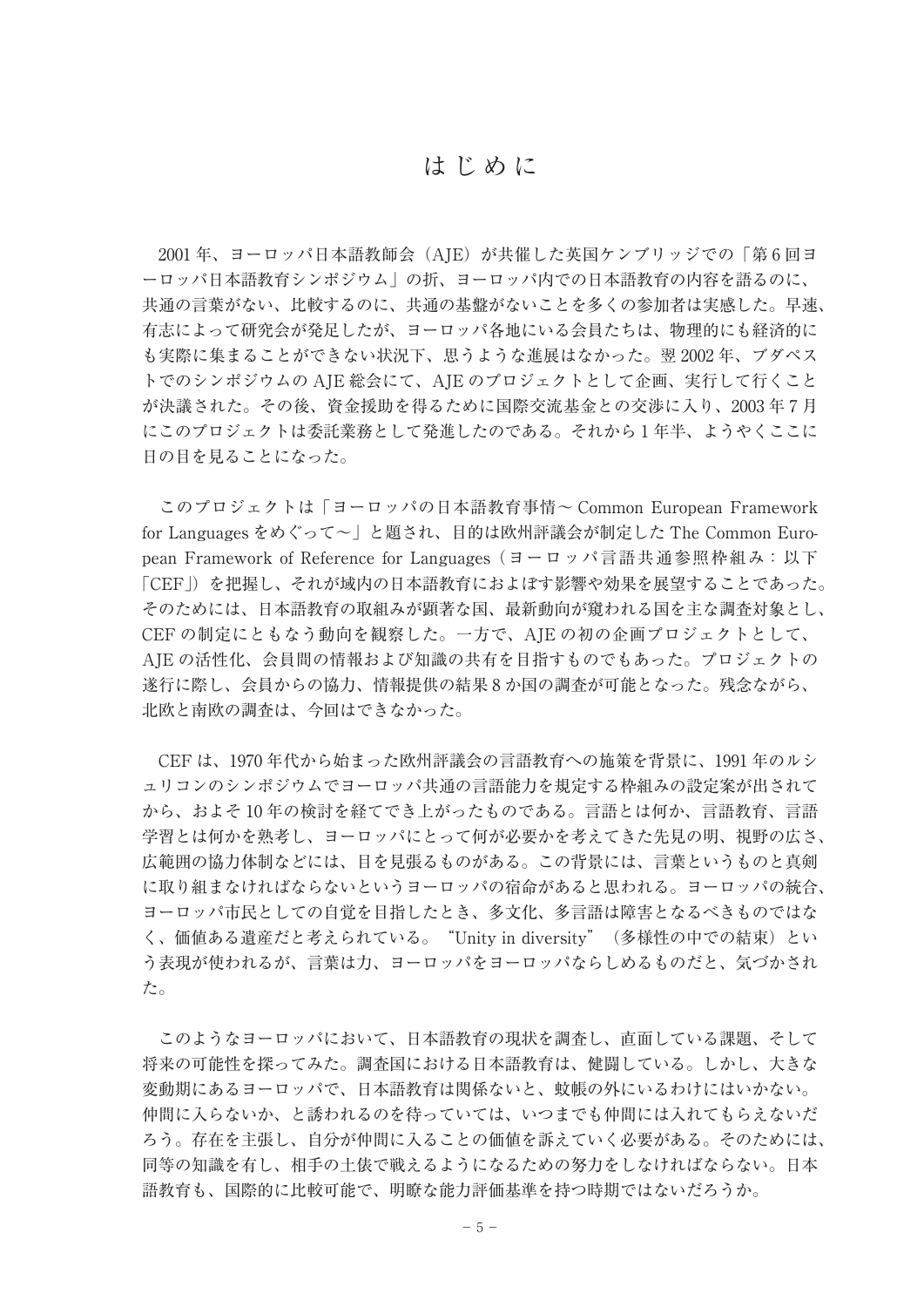本プロジェクトは、調査者が個人の時間を使って限られた調査を行ったもので、本書の調 査結果、記載情報は網羅的なものではないし、刻々と動いているヨーロッパの状況のすべて を記すことは不可能でもある。また、本書に述べた見解はプロジェクト委員会のみのもので あり、AJE 全体のものではないことも断っておく。しかしながら、本書を出発点として、 将来へつながってくれればと願い、ウェブサイトを中心とした情報源をできるだけ提示する ようにした。各地で情熱を傾け、日々奮闘している日本語教育関係者の皆さんの一助になれ ば幸いである。

 最後になったが、このプロジェクトは、国際交流基金との委託契約の機会を得なければ、 遂行できなかった。ここに記して感謝の意を表したい。また、各国の調査にあたり、多くの 会員、関係者の温かい協力を得た。心より感謝申し上げる。

2005 年 1 月

AJE-CEF プロジェクト委員会 代表 田中和美

委員 大島弘子 小木曽左枝子 櫻井直子 佐藤紀子 スルツベルゲル-三木佐和子 松尾馨 吉岡慶子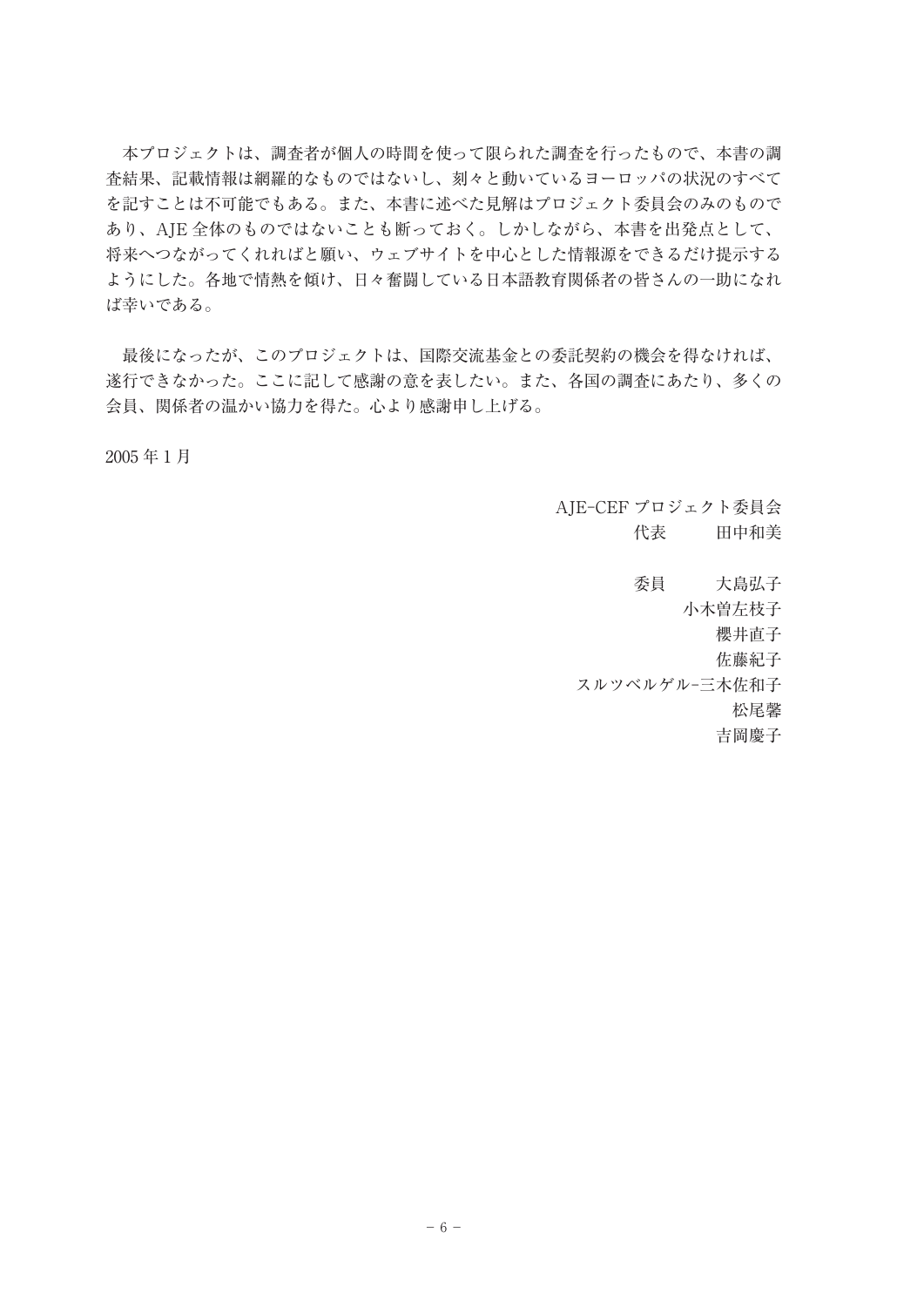### Learning and Teaching Japanese Language in Europe and the Common European Framework of Reference for Languages

### Executive Summary

In recent years, globalization has increased not only in the economic and political arenas, but also in educational and cultural contexts. More and more people are crossing borders for study and research, and we are seeing increasing numbers of people, at varying stages of proficiency, learning Japanese at a variety of institutions. Some learners spend time in a different country as part of the Erasmus Programme, the Junior Year Abroad scheme, or as participants in an exchange agreement with a Japanese university. In such cases, when a learner says that he or she has completed "Intermediate Japanese," what does this mean? It has become apparent that the information available is limited, and in order to have a clearer idea of the levels in other programmes/institutions/countries, there is a need for a common language to describe those levels and to measure the proficiency of those learning Japanese language. In Europe, where diverse languages co-exist, the need for a common framework of languages has already been addressed, and it provides a common basis for language learning.

 The Association of Japanese Language Teachers in Europe (AJE) proposed and undertook a project to survey the latest developments in the field of modern languages, especially in the learning and teaching of Japanese language, in Europe. The focus of the project was to study and observe the implications of the Common European Framework of Reference for Languages: Learning, Teaching, Assessment (CEF) published by the Council of Europe in 2001 and to examine its significance for learning and teaching Japanese language in Europe. The project, which was commissioned and funded by the Japan Foundation, began in July 2003, and this is the report on the findings of the survey and some suggestions.

 The following eight countries were surveyed by AJE members: Belgium (the Flemish community), France, Germany, Hungary, Ireland, the Netherlands, Switzerland, and the United Kingdom (England).

### Chapter 1 Trends in Language Learning in Europe

1.1 Language Policies of the Council of Europe and the European Union

Founded in 1949, the Council of Europe (COE) is the European continent's oldest political organization, and it currently has 46 member nations. The major aims of the COE are to defend human rights and democracy, to standardize social and legal practices, and to promote a European identity. Japan has observer status, along with Canada, Mexico, the United States, and the Vatican.

 The European Union (EU) is group of 25 European countries committed to working together for peace and prosperity. It is a unique organization in that Member States delegate some of their sovereignty. All EU decisions and procedures are based on the Treaties, which are agreed by all the EU countries.

 Language policy has been the COE's domain for some time. It established the European Centre for Modern Languages to work together with its main Language Policy Division "to promote plurilingualism and pluriculturalism among citizens in order to combat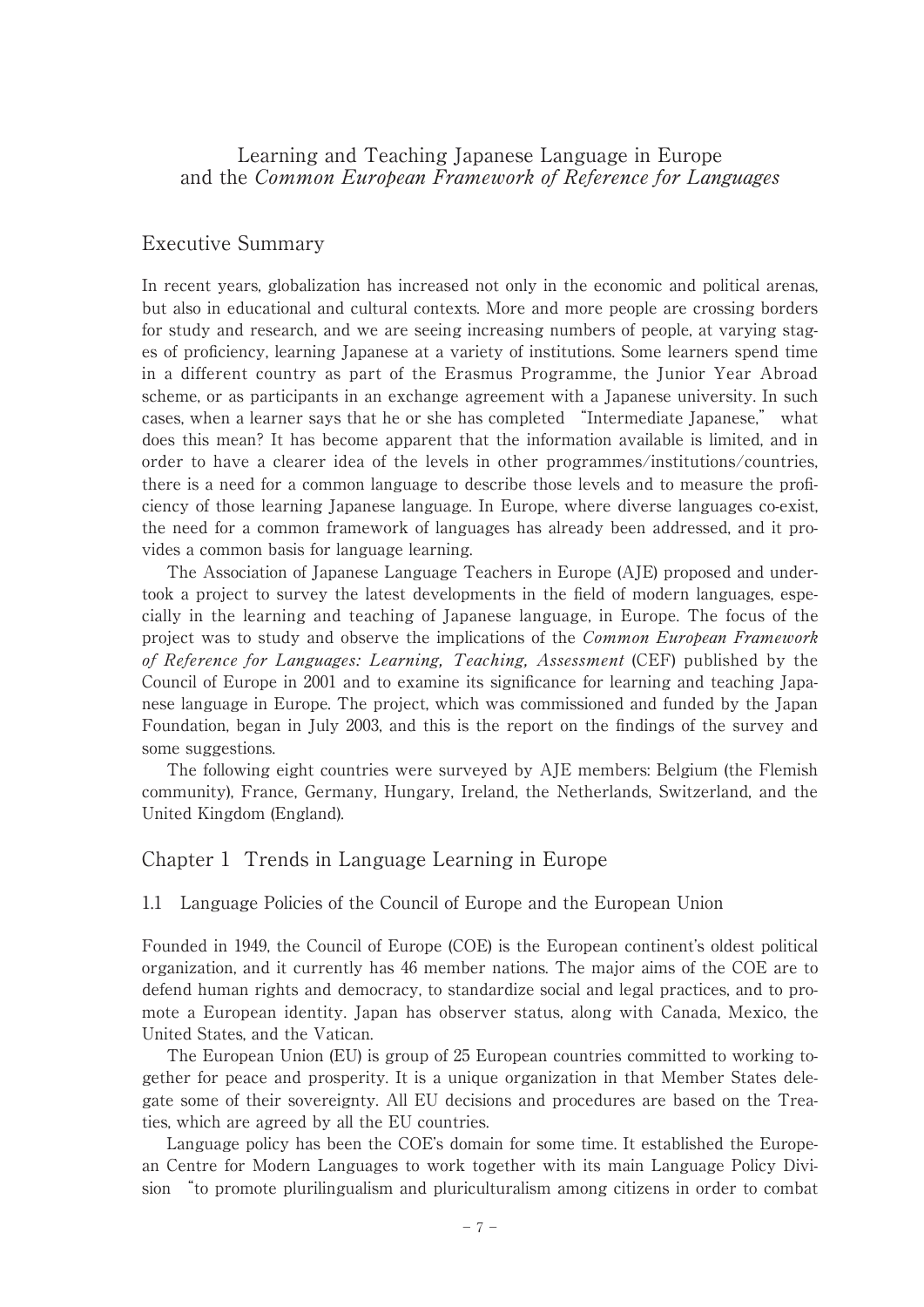intolerance and xenophobia by improving communication and mutual understanding between individuals." In the 1960s, the COE took the position that language learning should not just be for an elite group and endorsed the universal learning of modern foreign languages. The Threshold Level (van Ek, 1975) published by the COE had a major impact on communicative language teaching. This eventually led to the development of the CEF, which will be further detailed in chapter 1.3.

 The EU, on the other hand, considers language vital for the single European market. The EU takes the view that its multiplicity of different traditions and languages is a valuable asset for Europe so they should be preserved and promoted. The Socrates Programme (including the Erasmus Programme) and the Leonardo da Vinci Programme specifically support educational and language enhancement. The EU has identified becoming

"the most competitive and dynamic knowledge-based economy in the world" as a major strategic goal for 2010, and has laid out concrete objectives to be attained. A work programme called "Education and Training 2010" has been set up to make the educational and training systems in Europe "the worldwide quality reference by 2010." Improving foreign language learning is one of the objectives and it addresses the need for everyone to learn two or more foreign languages, in addition to their mother tongues, from an early age. To achieve this objective, "Promoting Language Learning and Linguistic Diversity: An Action Plan 2004–2006" was drawn up by the European Commission. In this document, the CEF and the European Language Portfolio (ELP) are commended as highly valuable in providing a secure basis for language learning.

#### 1.2 The Bologna Process

In 1998, ministers in charge of higher education in France, Germany, Italy, and the United Kingdom signed the Sorbonne Declaration on the "Harmonization of the Architecture of the European Higher Education System." The following year, 29 European ministers in charge of higher education signed the Bologna Declaration on establishing the "European Area of Higher Education by 2010." The Bologna Declaration's objective is to adopt an easily comparable degree system with two main cycles (undergraduate/graduate), to establish a system of credits (such as the European Credit Transfer System: ECTS), and to promote European co-operation in quality assurance in recognizing degrees and qualifications (such as the Diploma Supplement). The implementation of this Declaration is known as the Bologna Process, and the signatory countries have since increased to 41 countries. Achievement of these objectives will create greater ease of mobility and enhance the worldwide attractiveness of the provision of higher education in Europe. The current situation reveals that 80% of European countries have established or are planning to establish the two-cycle system and ECTS.

#### 1.3 The Common European Framework of Reference for Languages (CEF)

The Common European Framework of Reference for Languages: Learning, Teaching and Assessment (commonly referred as CEF) is the culmination of a process that the COE has actively pursued since 1971, when it began the development of the Threshold Level. The CEF was published by the COE in 2001, having undertaken an extensive process of scientific research and wide consultation. It describes in a comprehensive way what language learners have to learn in order to use a language for communication and what knowledge and skills they need to develop so as to be able to act effectively. The aims of the CEF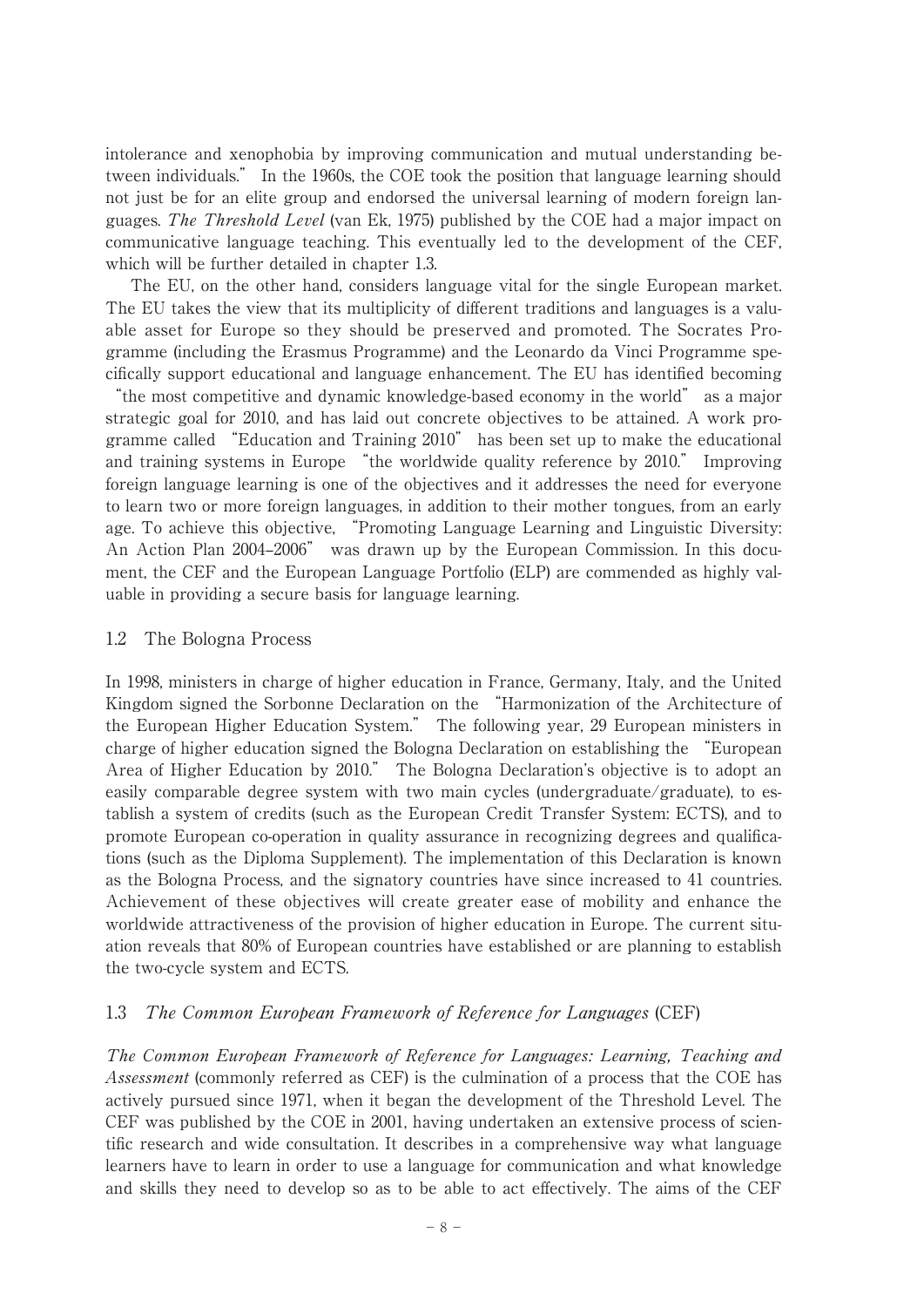are to provide a common basis for language courses, syllabuses, and qualifications in order to enhance transparency, and to promote and facilitate co-operation among different countries in the field of modern languages. Thus, the CEF provides a basis for the mutual recognition of language qualifications, in turn facilitating educational and occupational mobility. The CEF is of particular interest to course designers, textbook writers, testers, teachers, and teacher trainers, and it is increasingly used in the reform of national curricula and by examination providers.

 One of the aims of the CEF is to help to describe the levels of proficiency required by existing standards, tests, and examinations in order to facilitate comparisons between different systems of qualifications. For this purpose, the Common Reference Levels (CEFR: CEF Reference) have been developed. The CEFR sets six levels: A1 (Breakthrough level), A2 (Waystage level), B1 (Threshold level), B2 (Vantage level), C1 (Effective Operation Proficiency), and C2 (Mastery). These levels are introduced using 'illustrative descriptors' that were developed and validated during the research process. The 'illustrative descriptors' use 'can do' statements to describe language proficiency. The global scale is the summary of each level of the CEFR in single paragraphs. The most widely used CEFR is the self-assessment grid, which has the six levels described according to different language skills.

 There are many examples of authorities and institutions adopting the CEF into curricula. As the CEFR became increasingly prominent in assessing the level of proficiency in various examinations and certifications, a complex issue that was put into a simple question "How do I know that my Level B1 is the same as your Level B1?" was addressed. The result is the pilot edition of the "Manual for Relating Language Examinations to the CEF," which was created in order to assist examination providers to develop, apply, and report transparent, practical procedures to help them situate their examination in relation to the CEF.

#### 1.4 European Language Portfolio (ELP)

The European Language Portfolio (ELP) is a document in which those who are learning or have learnt a language, whether at school or outside school, can record and reflect on their language learning and cultural experiences. The portfolio contains a 'language passport' section which its owner regularly updates. A CEF self-assessment grid is provided so the owner's language competences can be described according to CEF, common criteria accepted throughout Europe, and which can serve as a complement to customary certificates. The document also contains a detailed 'language biography' section describing the owner's experiences in each language and which is designed to guide the learner in planning and assessing progress. Finally, there is a 'dossier' section where examples of personal work can be kept to illustrate one's language competences. There are around 70 validated ELPs developed in different countries targeted at different learners. The ELP is used as an educational tool in many institutions to assist language learning.

# Chapter 2 Survey of Eight Countries

This chapter reports on foreign language learning in general and the state of learning and teaching Japanese language in each of the eight countries/regions surveyed. Supplementary articles on aspects of CEF/ELP implementation and Japanese language learning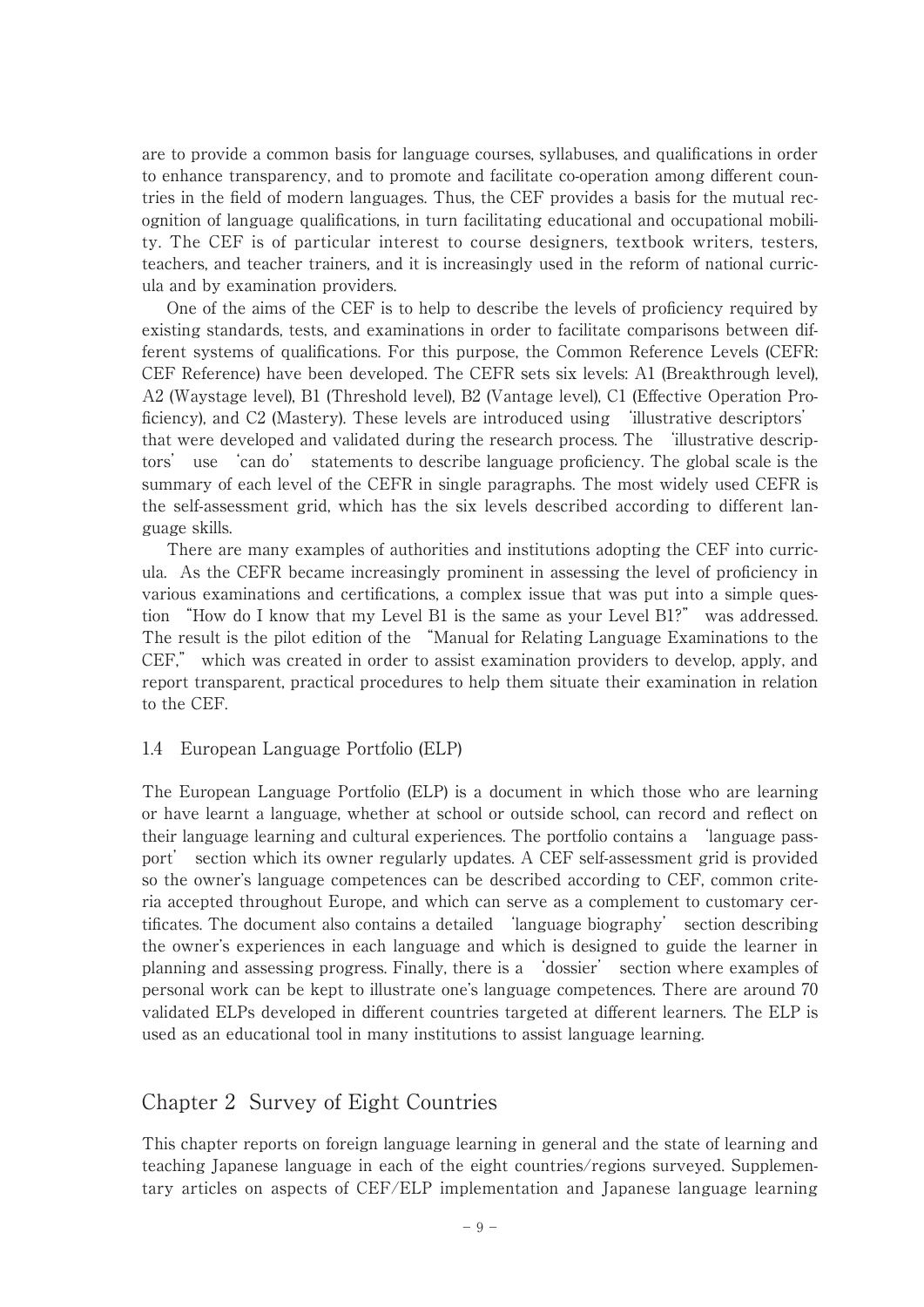have been provided for each country.

#### 2.1 Belgium (Flemish Community)

Japanese is taught at universities and adult education institutions. "Adult Education Modern Languages Training Profiles" based on CEF was developed by the Ministry of Education, and curricula are being designed to achieve the six CEFR levels. New curricula and materials based on CEF are already being used in 12 languages, including Japanese.

2.1.5 Higher education reform in Belgium and its effect on Japanese programmes

2.1.6 Using CEF reference level in adult education

#### 2.2 France

The Ministry of Education has adopted the CEF and has implemented CEFR levels as attainment levels, setting B2 level as the goal at the end of secondary education. However, Japanese is not included in the list of languages adopting CEFR. Early language learning (from age 5) is to become compulsory by the autumn of 2005, and ELP has been presented as a useful device for use in secondary education.

2.2.5 Higher education reform in France and its effect on Japanese programmes

2.2.6 Japanese language teaching qualifications

### 2.3 Germany

Within the National Education Standard, the CEF-compliant Foreign Language Standard was adopted in 2004. Each state sets its own curricula, and in Nordrhein-Westfalen state, the attainment level of  $1<sup>st</sup>$  and  $2<sup>nd</sup>$  foreign languages at the end of secondary education is B2, while Japanese, being the  $3<sup>rd</sup>$  foreign language, is set at B1 level. The use of ELP is widely considered to aid language learning in primary and secondary schools, and several ELPs have been validated.

 2.3.5 Higher education reform in Germany and its effect on Japanese programmes 2.3.6 Language specialist school and use of ELP in Thüringen State

### 2.4 Hungary

Hungary made a sweeping reform of its educational system prior to accession to EU membership in 2004 in order to conform to EU standards. In the new National Core Curriculum, the language learning standard was set based on CEF, making B1 or B2 level the attainment level at the end of secondary education. Japanese also had to conform to the standard, so a new exam specification was hastily devised by the Japanese Teachers Association of Hungary.

2.4.5 New university entrance examination and Japanese language

### 2.5 Ireland

The Language Initiative has successfully introduced the Japanese language into secondary education, but the future is uncertain after 2006, when the funding will expire under this plan. Ireland has been a forerunner in developing ELP, and there are cases in which individual teachers used an ELP translated into Japanese for Japanese learning.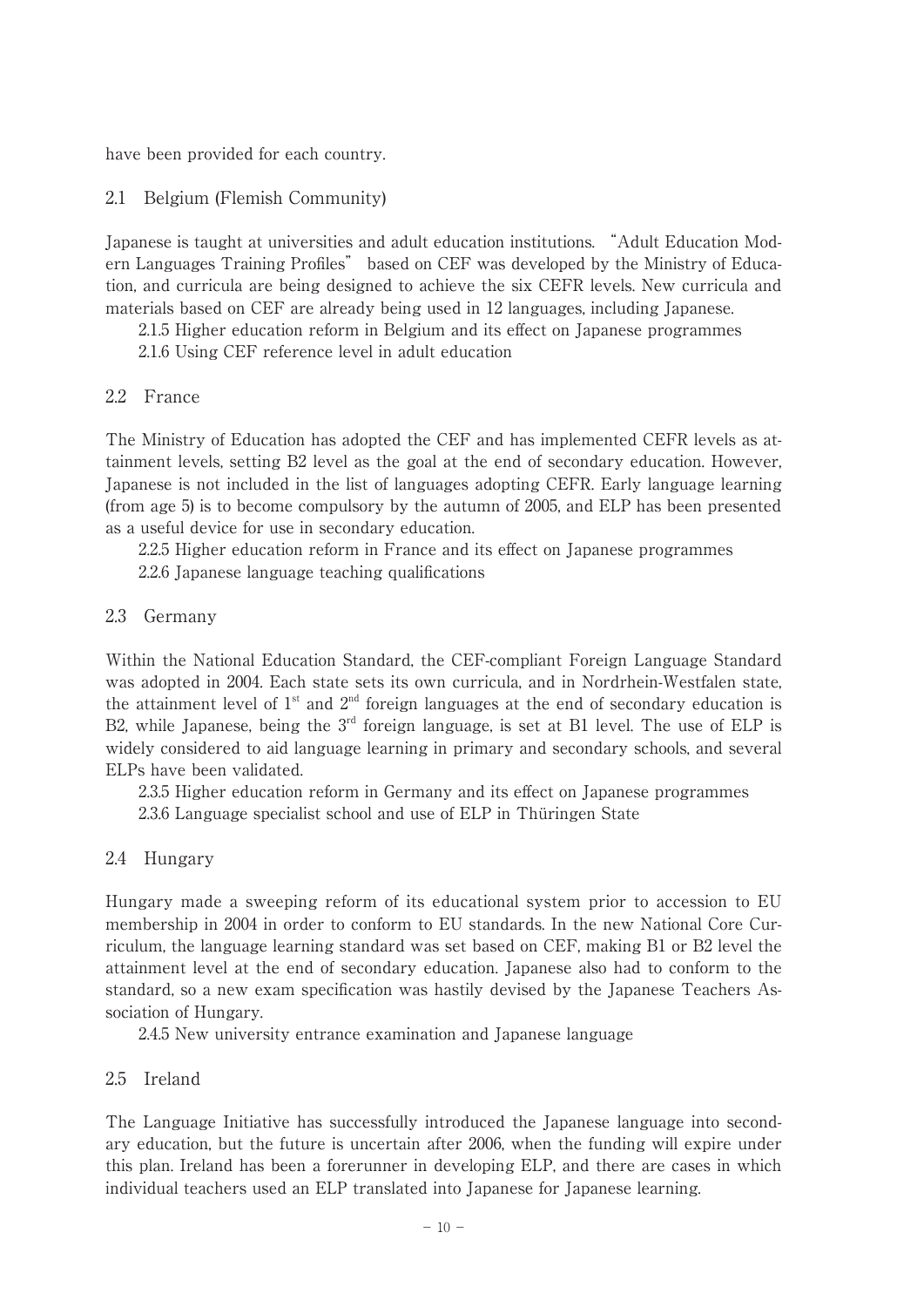2.5.5 Japanese language learning in secondary schools in Ireland 2.5.6 The use of ELP for learning Japanese in Ireland

#### 2.6 The Netherlands

There are no Japanese courses offered in primary or secondary education. At the university level, the number of institutions offering Japanese has decreased in recent years. CEF is being introduced as part of the promotion of language learning and the Dutch Construct Project has been established to relate exams to CEF.

2.6.5 Recent issues in Leiden University: Bologna Process and CEF

### 2.7 Switzerland

As the first developers of ELP, the ministers of education of the states encourage the use of ELP, and there are ELP advisors appointed in each state. Befitting a nation with four official languages, ELP is also used by firms such as the Post Office and the National Railway to promote language learning. Japanese language is offered in a number of secondary schools, and ELP is used, aiming at level A1/A2.

2.7.5 Japanese language learning and the use of ELP in Switzerland

2.8 The United Kingdom

The Department of Education and Skills launched the National Languages Strategy in 2002, which stated that all primary schools should introduce language learning by 2010. In 2003, it also announced that language learning would no longer be compulsory for 14–16 year olds. In order to accredit the languages learned, a new recognition scheme called Languages Ladder to complement the existing qualifications and the CEFR is being piloted. Japanese is one of the languages included in the scheme.

 2.8.5 Recent policies on modern foreign language and qualification frameworks 2.8.6 Japanese language learning in primary school

# Chapter 3 Prospects for Learning and Teaching Japanese Language

3.1 Issues in the learning and teaching Japanese language in Europe

- ・Due mostly to financial reasons, there have been closures of Japanese departments and courses.
- ・The number of learners is increasing, putting pressure on resources.
- ・Learners are becoming more diversified; more young learners, more learners with previous knowledge, fewer learners with academic interest.
- ・It is unrealistic to have the same goals and curricula as those used for other European languages, as most schools demand.
- ・At universities, as language learning is not considered an academic field, the teaching staff are undervalued.
- ・Transparent and coherent assessment criteria are needed.
- ・Mobility and employability require transparent and comparable qualifications/records of results.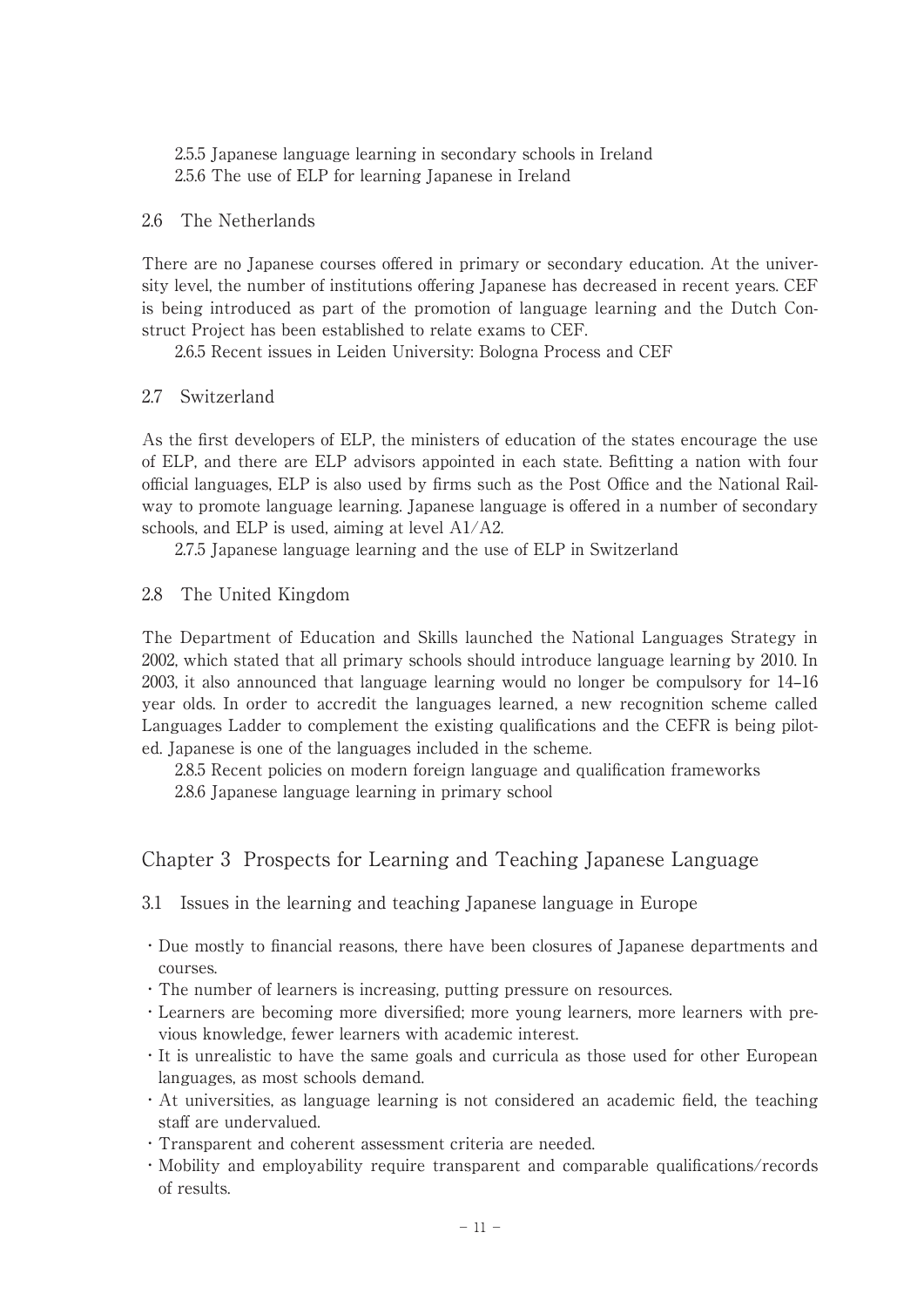- ・Status of Japanese teachers is low, and their working conditions are unstable.
- ・There is a shortage of qualified teachers of Japanese. Very few institutions offer courses for qualification in Japanese language teaching.
- ・More training opportunities for teachers are required.
- 3.2 Perspectives on the learning and teaching Japanese language in Europe

From the way Europe is moving, how can the Japanese language capture some sense of its direction and what can be done to enhance its position?

・LLL=Life Long Learning and Early Language Learning

As Europe is pushing all citizens to learn two or more languages from an early age and making it a lifelong activity, it is essential that Japanese language be made widely available as an option.

・More active use of e-Learning and ICT

All EU citizens are to be IT literate and schools are to be linked across all of Europe. There is no reason why Japan cannot also be linked/twinned with schools in Europe.

・CLIL= Content and Language Integrated Learning

CLIL is teaching a subject through the medium of a foreign language and is strongly promoted throughout Europe. As a number of teachers already teach Japanese on top of their main subjects, this is not difficult to achieve. There should be encouragement and support to entice teachers of Japanese to get involved in CLIL, such as providing teaching materials.

・Teacher Training

As a part of language teacher training, it is required to spend time in a country where the target language is spoken. Japan should provide the opportunity for prospective teachers.

- 3.3 What we can learn from CEF
- ・A firm and clear notion of language, language teaching, and language learning; longterm planning and funding; solid theory; and empirical research are all essential to provide a reliable and relevant framework.
- ・Economic and political needs must be taken into account; transparency and comparability are the keys for mobility.
- ・COE initiated, but many countries took leading roles in coordinating the implementation of CEF.
- ・CEF/ELP is open, as most documents are on the Internet, and can be downloaded free. It provides user guides, manuals for relating exams, conference presentations, etc., thus making it accessible for all those interested.
- 3.4 Toward the future of learning and teaching Japanese language

There is an urgent need for a transparent and coherent guide for learning and teaching Japanese language worldwide. *Profile Deutsch*, an adaptation of CEF for German as a foreign language was written by specialists from Germany, Austria, and Switzerland with public funding in 2002. It is a database on CD-ROM in which CEF categories are illustrated and defined with linguistic means for A1 to B2 levels. Guidelines for French as a foreign language were also published in 2004 by France, Belgium, and Switzerland in a refer